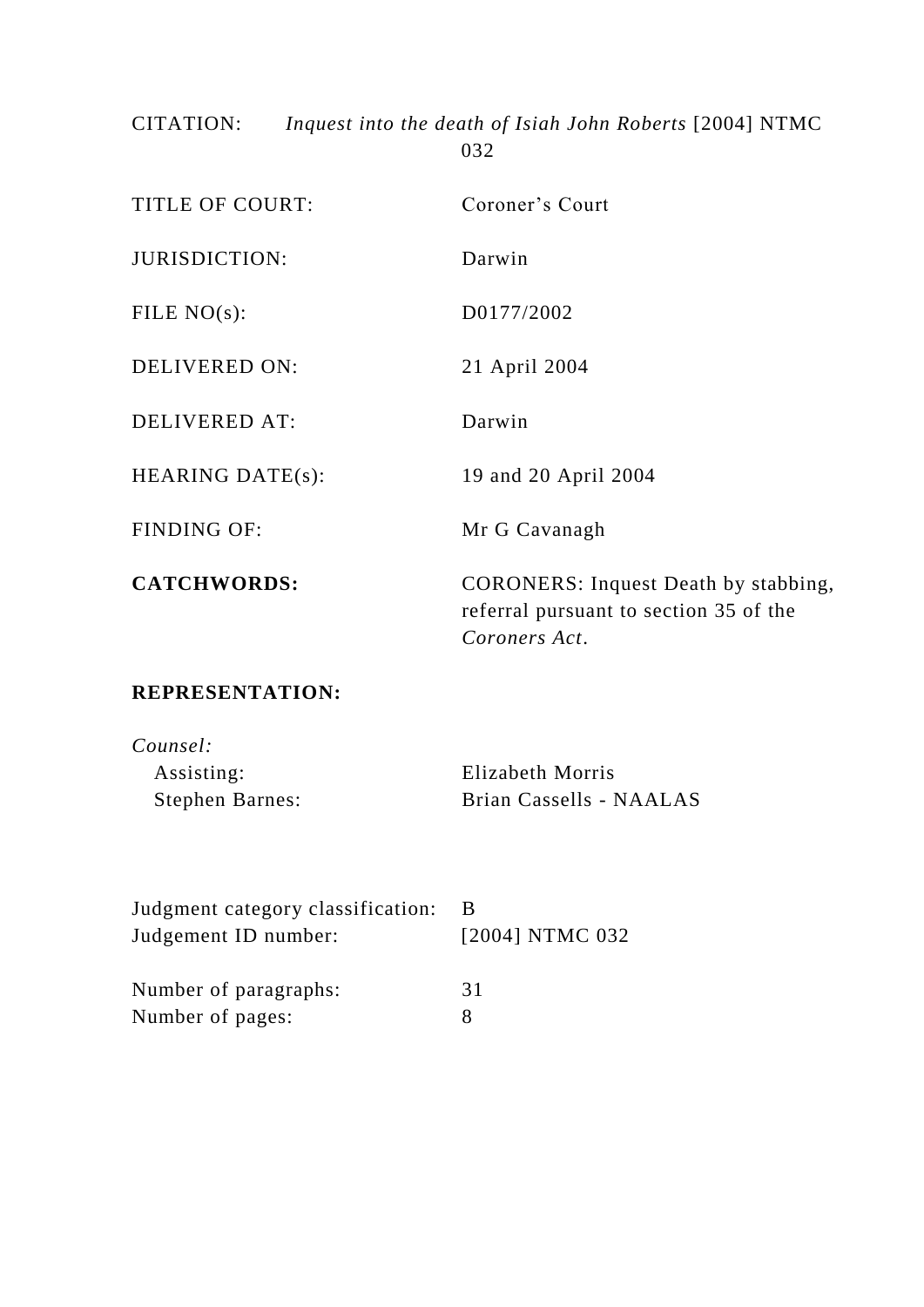# IN THE CORONERS COURT AT DARWIN IN THE NORTHERN TERRITORY OF AUSTRALIA

No. D0177/2002

In the matter of an Inquest into the death of

### **ISIAH JOHN ROBERTS ON 2 OCTOBER 2002 AT PARAP ROAD, PARAP**

#### **FINDINGS**

(Delivered 21 April 2004)

# Mr GREG CAVANAGH:

#### **THE NATURE AND SCOPE OF THE INQUEST**

- 1. On the 2<sup>nd</sup> of October 2002 Isiah John Roberts, (the "deceased"), was pronounced dead at about 0242hrs at the corner of Parap Road and the Stuart Highway, Parap. He was 17 years old. His death was unexpected and suspicious and was reported to the Coroner pursuant to S12 of the Coroners Act (The Act).
- 2. A public inquest into his death, pursuant to S15 of the Act, was held in Darwin on  $19<sup>th</sup>$  and  $20<sup>th</sup>$  of April 2004. Counsel Assisting me was Ms Elizabeth Morris. The family of the deceased were not represented but appeared in court in person on the first day of the Inquest, and Stephen Barnes was represented during his evidence by Mr Brian Cassells of NAALAS.
- 3. I heard evidence at the Inquest from the officer in charge of the investigation, Detective Wayne Brayshaw; Raymond Roberts, the deceased's father; Mr George Cook, a former taxi driver; Dr Terence Sinton, the

1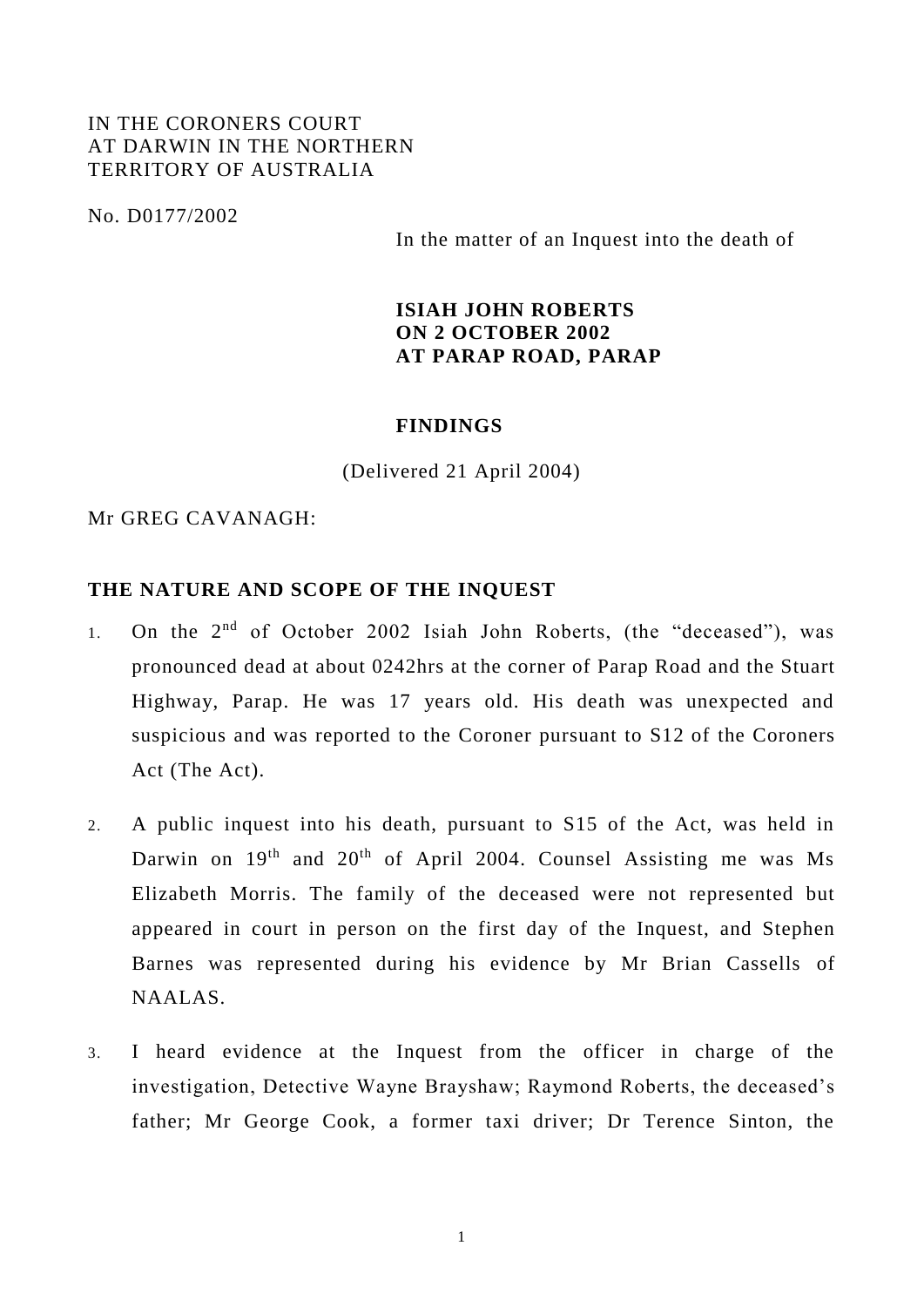Forensic Pathologist; and eye witnesses, Megan Gordon, Phillip Daniels, Marjorie Barnes, Lewis Poulson, Anthony Edwards, and Scott Dixon.

- 4. I summonsed to give evidence Mr Stephen Barnes. Mr Barnes appeared, represented by Counsel, and after supplying his name and address, declined to answer any further questions on the ground that his answers may incriminate him. I considered section 38 of the *Coroner's Act* but declined to exercise my discretion to grant a certificate removing his right to silence. Mr Barnes was then excused from the Inquest.
- 5. Tendered through the proceedings was a brief of evidence prepared by Detective Brayshaw, a map of the area where the deceased was found, the criminal record of Stephen Barnes and a statement of Adriana Robinson.
- 6. I congratulate Detective Brayshaw on the thorough and meticulous preparation of the brief and nature of the investigation.
- 7. The evidence tendered and heard during the Inquest allows me to make the following findings:

#### **FORMAL FINDINGS**

- 1. The deceased was Isiah John Roberts, known on his birth certificate as Isaian John Roberts, a male Aboriginal Australian born 18 October 1984 at Katherine in the Northern Territory of Australia.
- 2. The deceased died at 0242am on 2 October 2002 near the phone box at the corner of Parap Road and the Stuart Highway, Parap.
- 3. The cause of death was a stab wound to the chest.
- 4. The particulars required to register the death are:
	- (i) The deceased was male.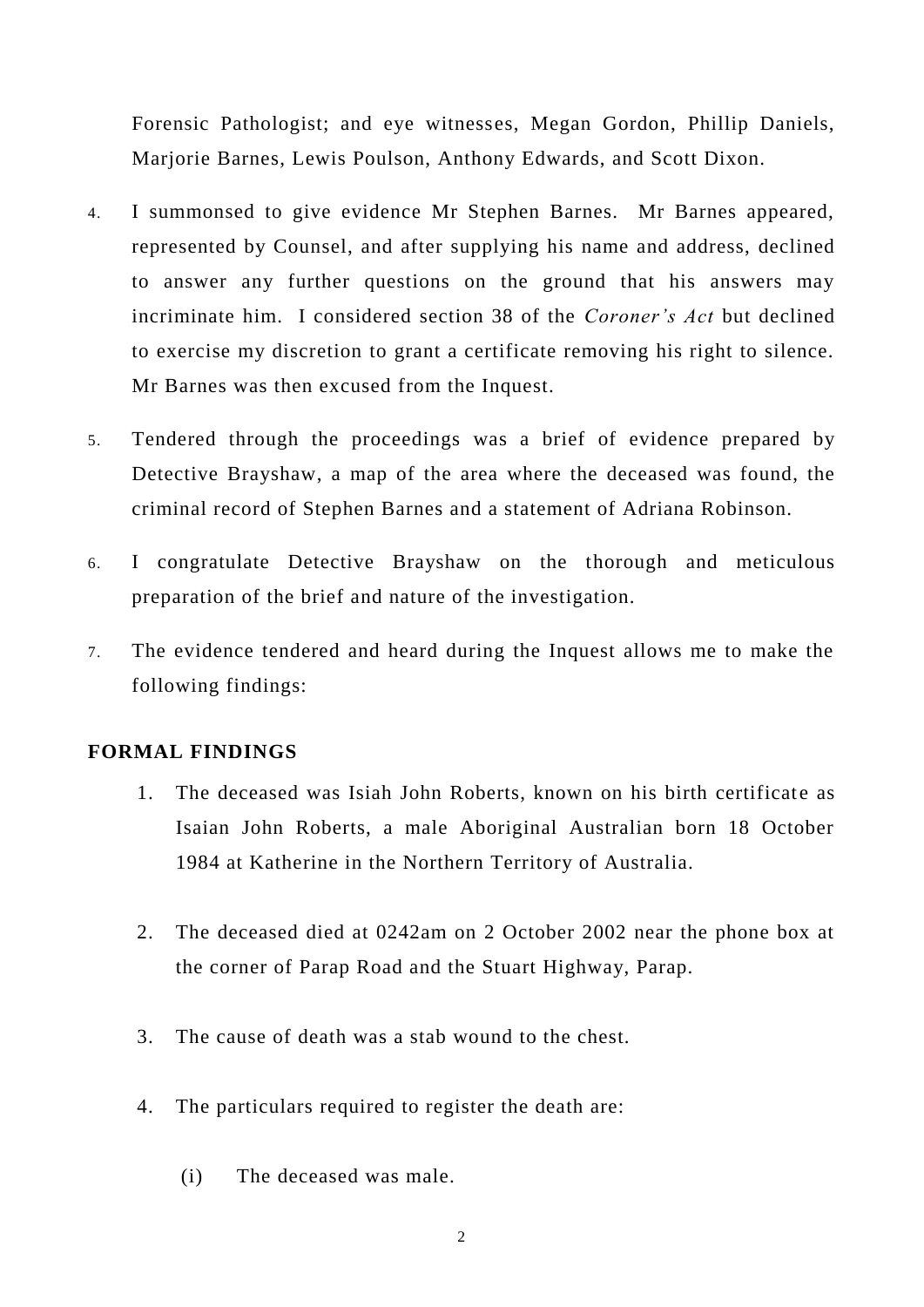- (ii) The deceased was of Australian Aboriginal origin.
- (iii) The death was reported to the Coroner.
- (iv) The cause of death was confirmed by post mortem examinations.
- (v) The cause of death was a stab wound to the chest
- (vi) The pathologist viewed the body after death.
- (vii) The pathologist was Dr Terence Sinton.
- (viii) The father of the deceased was Raymond Roberts and the mother was Eileen Wilfred.
- (ix) The usual address of the deceased was Hodgson Downs.
- (x) The deceased was unemployed at the time of his death.

#### **RELEVANT CIRCUMSTANCES SURROUNDING DEATH**

8. Approximately one week prior to the death of the deceased, the deceased and one Stephen Barnes were involved in an altercation. The deceased gave Barnes a beating, leading to one witness saying that the next day, Barnes' face was "puffy and bruised and cut". (Statement of Irma Johnston, Exhibit 1). It is not clear what the fight was about, it may have involved grog, or the affections of a young lady. Barnes indicated to various people over the following days his intentions to get even, or exact revenge, upon the deceased.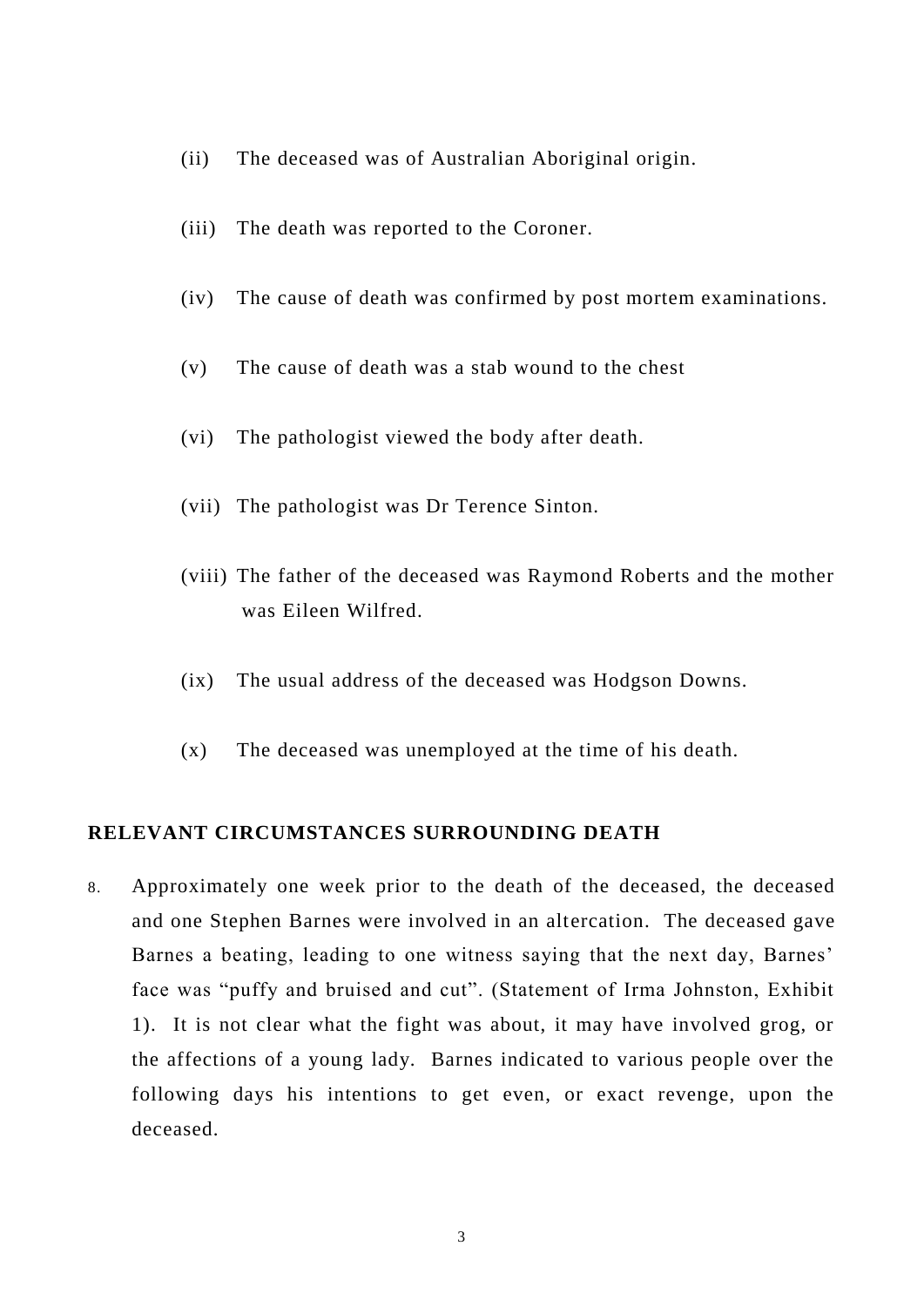- 9. At approximately 0204hrs on Wednesday the  $2<sup>nd</sup>$  of October 2002 taxi driver George Cook collected a fare (Ms Boyd and Mr Cairnduff) from Mitchell Street in Darwin City, and was conveying them firstly to the Fannie Bay area. As they passed outside 3 Parap Road, a Ralph Roberts ran out into the middle of the road and stopped the taxi, asking for help for the deceased who had been stabbed.
- 10. Mr Cook looked out of the taxi and observed the deceased using the public phone. He then saw the deceased fall backward onto the concrete footpath. He heard the noise of the deceased suddenly bleeding onto the concrete. Ralph Roberts described the blood as pouring "out like a fountain".
- 11. Prior to collapsing the deceased managed to call "000" but collapsed before speaking with anyone on the phone. The Telstra operator listened to the call for a short period before passing the call onto police as he believed he could here someone calling for an ambulance. A transcript of what was heard was tendered. (Folio 19 in Exhibit 1). This call may well have tied up one of the lines, leading to Mr Cook's unsuccessful attempts to have the 000 operator connect him to the Ambulance service.
- 12. Cook, Boyd and Cairnduff got out of the taxi and Boyd and Cairnduff rendered assistance to the deceased with Ralph Roberts. Both Ms Boyd and Mr Cairnduff are to be commended for their sympathetic and urgent attempts to help the deceased, a person unknown to them. Cook rang "000" and after two unsuccessful attempts by the 000 operator to be connected to the Ambulance service, was put through to Katherine Police Station where he reported the matter to Constable Ian Kennon.
- 13. Kennon in turn contacted Darwin Communications and reported the matter to them. (Folio 20 Exhibit 1)
- 14. Police and ambulance were dispatched to the scene with Constables Stephen Hazell and Mark Nancarrow arriving at 2.35 am. Ambulance officers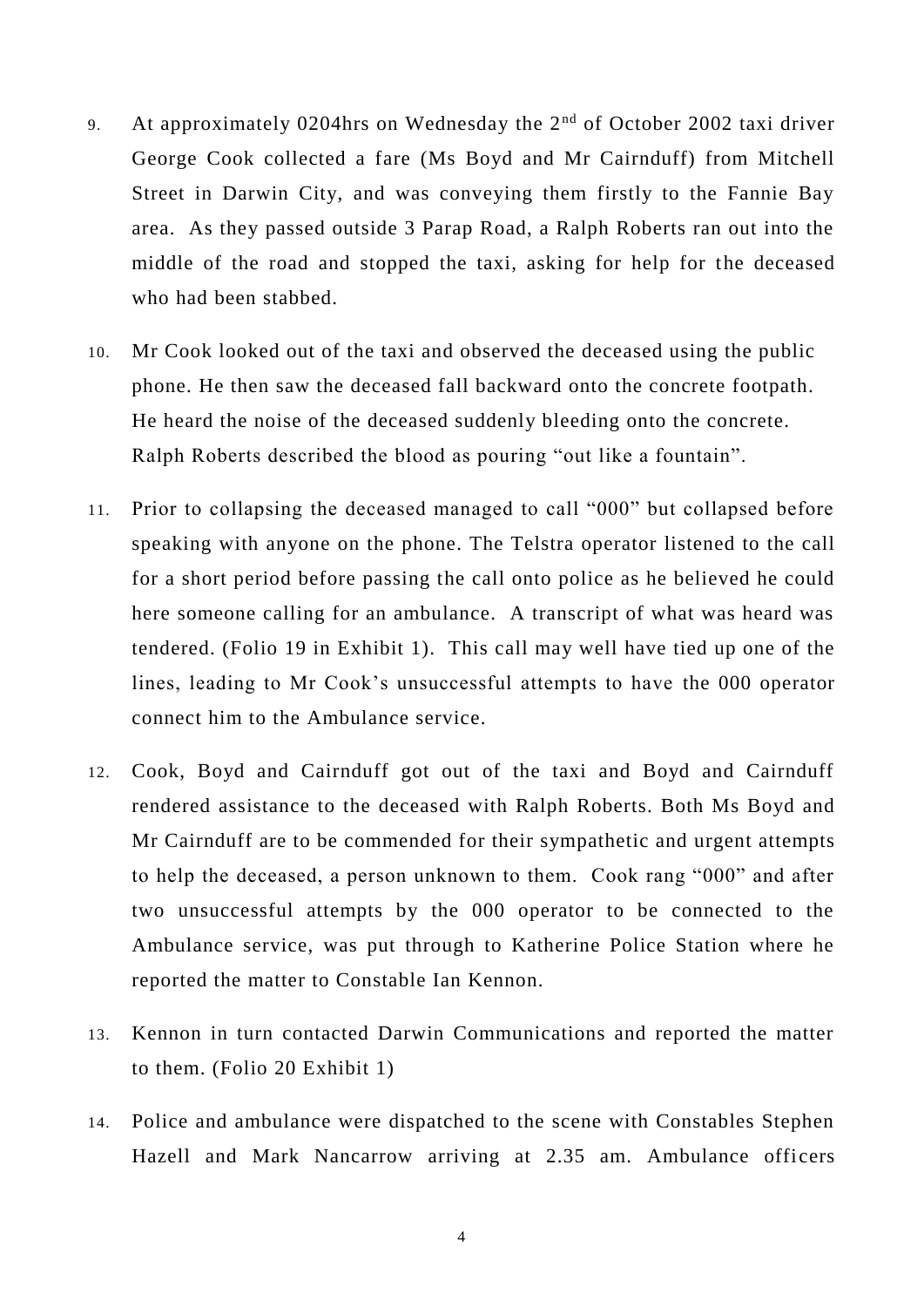Waqanaceva and Ingham arrived at 2.36 am. Waqanaceva noted that the deceased was lying supine in a pool of blood. She then rolled the deceased onto his side and noted a wound to the mid thoracic region. She commenced CPR with the assistance of Constable Hazell. Resuscitation was ceased at 2.42 am as there were no vital signs supporting life. (Folio 2A Exhibit 1)

- 15. Despite the evidence of the witnesses that the Ambulance seemed to take a long time to arrive, I am satisfied that the delay between calling (0225hrs) and arrival (0236hrs), some 11 minutes was reasonable in the circumstances.
- 16. Roberts informed the attending police that the deceased had been in a fight at Bagot Community just before and they had run from Bagot to the phone box before the deceased collapsed. Roberts also stated that it was someone from Lajamanu that the deceased had been fighting with prior to his death.
- 17. Police then conveyed Ralph Roberts to the Royal Darwin Hospital as it was noted he had injuries to his head. An investigation into the death of the deceased commenced.
- 18. Forensic Pathologist, Dr Terence Sinton, carried out a post mortem examination on the deceased. He estimated the weapon used to be a knife, with a maximum blade width of some 2cm. He also estimated the depth of the wound to be around 10cm. Dr Sinton comments in his report:

"The deceased was reportedly assaulted, and stabbed in the chest. He subsequently collapsed, and died shortly after.

- 2. At autopsy, the significant findings included the following:
	- (i) a stab wound to the back of the right side of the chest, which penetrated deeply in to the lower part of the right lung.
	- (ii) About 1300ml of blood present in the right chest cavity.
	- (iii) Blood clot obstructing the main airway (right main bronchus) into the right lung.
	- (iv) Fresh abrasions to the face and neck, right shoulder, left arm, left hand, and left knee
- 3. Samples of Blood and urine were taken for toxicology analysis on presentation of the body to the mortuary. This analysis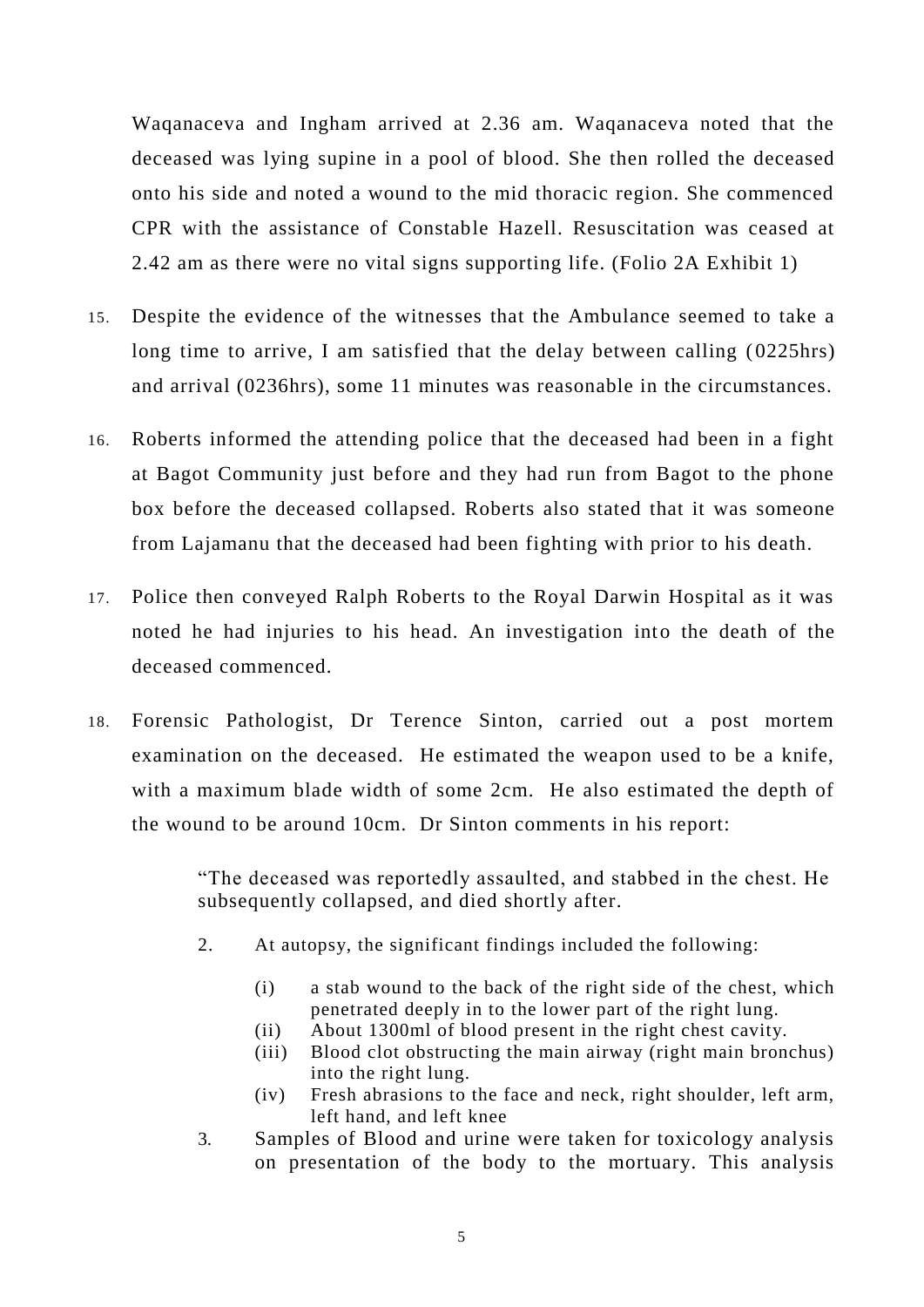reported a blood alcohol concentration of 0.186%. Cannabis metabolites were not detected.

- 4. He died as a result of a stab wound to the right side of the chest".
- 19. The evidence gathered establishes that earlier that night there had been a fight outside house A20 at Bagot Community. The fight involved Stephen Barnes and Joel Scott Dixon from Lajamanu. Barnes was fighting with the deceased and Dixon fought with both Ralph Roberts and Gilbert Bush. The fight was witnessed by a number of people in the community. The accounts differ as to the number of people involved, however they are at one, in that no one admits to seeing a knife used during the fight, or seeing a knife in the area after the fight.
- 20. It is also clear from the evidence that the only person involved in fighting the deceased was Stephen Barnes. It was described by witnesses at the inquest as a boxing type fist fight. One witness, Anthony Edwards, recalled Barnes being on the ground at one stage.
- 21. Stephen Barnes was seen by several witnesses to be "charged up" that night. He was known to be someone, who when drunk or angry, would grab anything to fight with. His record was tendered. He has spent time in gaol for manslaughter, the victim being knifed by Barnes at Bagot Community. He has threatened other people with knives.
- 22. Marjorie Barnes, Stephen Barnes' Aunty, was concerned prior to the fight, that this might occur again. She demonstrated her concern by waking Lewis Poulson and asking for assistance, as she believed that Barnes was going to stab someone in a fight.
- 23. In her second statement to police she states

"I was sitting outside my house, with Roslyn and Frank, Stephen didn't say anything to us, he walked into the side door of my house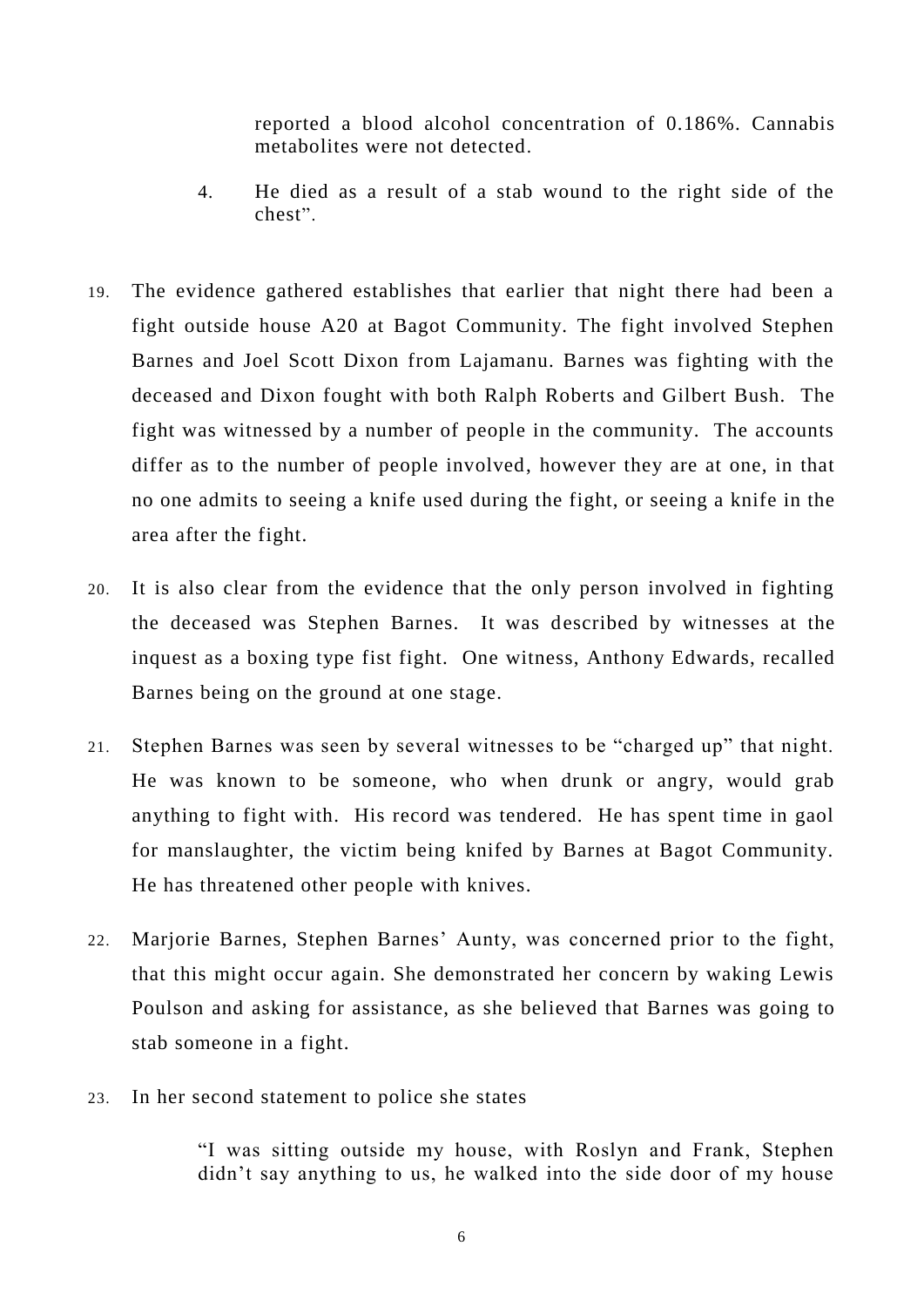and he went inside, he was in there a short time and he came back outside. I did not see what he did inside my house and Stephen did not say anything. Matthew my husband was in the house watching television. When I saw Stephen walked out he was still carrying that Moselle in his left hand. Stephen said, 'I'm still going to get revenge.' He then walked off, I did not see where he went but he walked towards Shaun and Michelle's house.

When Stephen walked off I was worried, because when he gets into fight he just grab anything. I got up by myself and I walked up to Lewis Poulson House and I sat outside his yard for a while, I called out for Lewis to come outside. When Lewis came out I told him to keep an eye out for Stephen. I told Lewis that Stephen would have grabbed something and I told him to search around his trousers". (Folio 4A refers)

- 24. She also confirmed in her eivdence before me that she was worried about this possibility.
- 25. Poulson stated that he searched Barnes and found a 2 pronged fork and nothing else. He threw this fork away and it has not been located by police. (Folio 3D Exhibit 1) Anthony Edwards in his evidence at the inquest recalls the fork being thrown on the roof of a house by Marjorie Barnes. This is a matter which should be followed up by police investigators.
- 26. The fork described was not a dining fork, but rather appears to be more like a carving fork. In any event it does not appear to be consistent with the wound of the deceased.
- 27. Whilst declining to answer any questions at the Inquest, Barnes did participate in a lengthy record of interview with police. In this interview he admits to fighting with the deceased, but not to using a knife. He also admits that he was the only one fighting with the deceased.
- 28. In his record of interview Barnes nominated a Karl Miller who he stated observed a man from Groote Eylandt walking around Bagot threatening Roberts and Bush with a knife. He told police that Dixon had told him this. However Mr Miller denies being at Bagot Community at that time, and